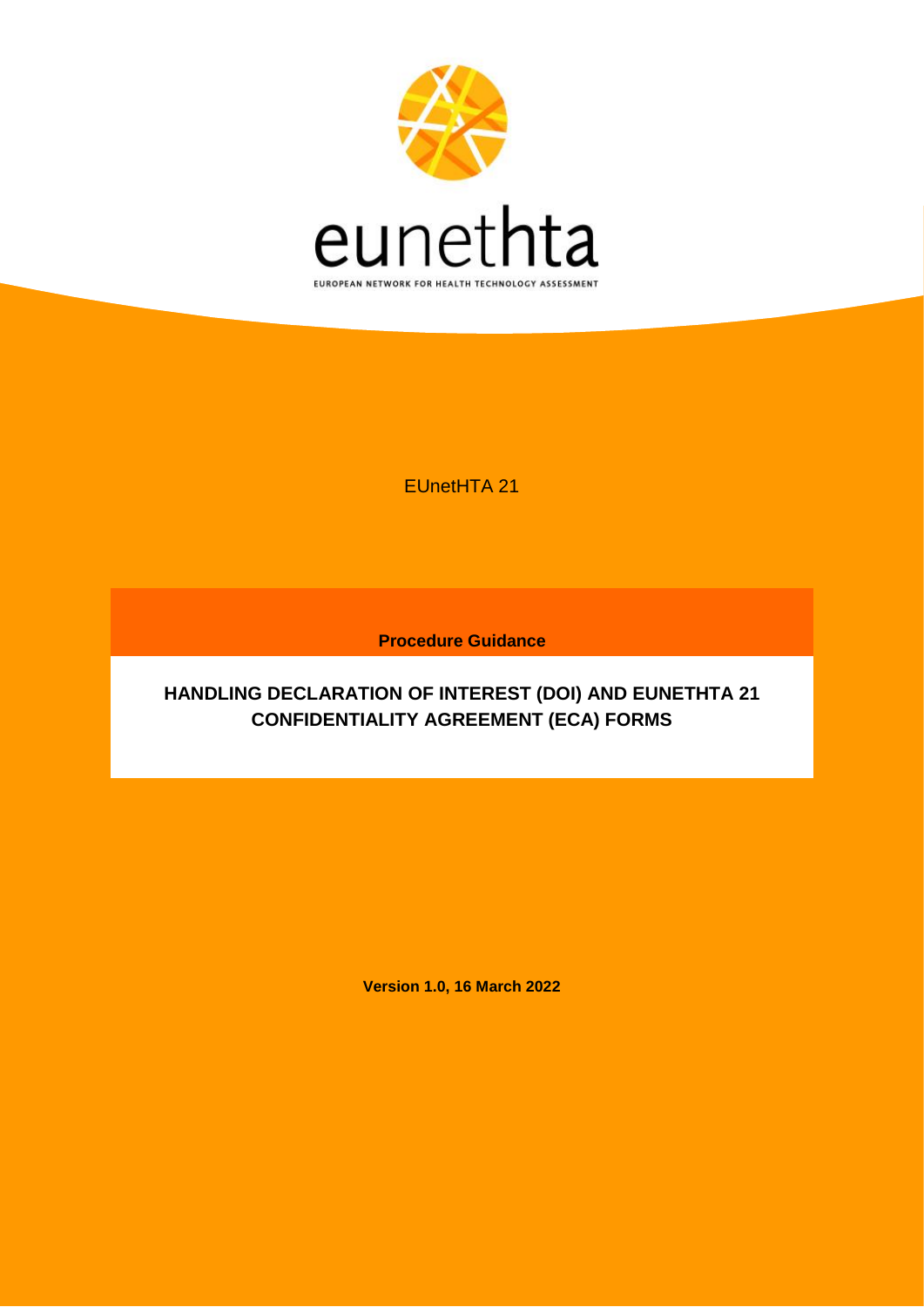

## <span id="page-1-0"></span>**DOCUMENT HISTORY AND CONTRIBUTORS**

| <b>Version</b>   | Date       | <b>Description</b>           |
|------------------|------------|------------------------------|
| V <sub>0.1</sub> | 27/10/2021 | First draft                  |
| V <sub>0.2</sub> | 22/11/2021 | Input from CSCQ incorporated |
| V1.0             | 16/03/2022 | <b>Final Deliverable</b>     |

#### **Disclaimer**

This guidance was produced under the Third EU Health Programme through a service contract with the European Health and Digital Executive Agency (HaDEA) acting under the mandate from the European Commission. The information and views set out in this guidance are those of the author(s) and do not necessarily reflect the official opinion of the Commission/ Executive Agency. The Commission/Executive Agency do not guarantee the accuracy of the data included in this study. Neither the Commission /Executive Agency nor any person acting on the Commission's / Executive Agency's behalf may be held responsible for the use which may be made of the information contained therein.

#### **Participants**

| <b>Hands-on Group</b>     | Gemeinsamer Bundesausschuss, [G-BA], Germany                                       |  |
|---------------------------|------------------------------------------------------------------------------------|--|
|                           | Haute Autorité de Santé, [HAS], France                                             |  |
|                           | National Institute of Pharmacy and Nutrition, [NIPN], Hungary                      |  |
|                           | Zorginstituut Nederland, [ZIN], The Netherlands                                    |  |
| <b>Project Management</b> | Zorginstituut Nederland, [ZIN], the Netherlands                                    |  |
| <b>CSCQ</b>               | Agencia Española de Medicamentos y Productos Sanitarios [AEMPS], Spain             |  |
| <b>CEB</b>                | Austrian Institute for Health Technology Assessment [AIHTA], Austria               |  |
|                           | Belgian Health Care Knowledge Centre, [KCE], Belgium                               |  |
|                           | Gemeinsamer Bundesausschuss, [G-BA], Germany                                       |  |
|                           | Haute Autorité de Santé, [HAS], France                                             |  |
|                           | Institut für Qualität und Wirtschaftlichkeit im Gesundheitswesen, [IQWiG], Germany |  |
|                           | Italian Medicines Agency, [AIFA], Italy                                            |  |
|                           | National Authority of Medicines and Health Products, I.P., [INFARMED], Portugal    |  |
|                           | National Centre for Pharmacoeconomics, St. James Hospital, [NCPE], Ireland         |  |
|                           | National Institute of Pharmacy and Nutrition, [NIPN], Hungary                      |  |
|                           | Norwegian Medicines Agency, [NOMA], Norway                                         |  |
|                           | The Dental and Pharmaceutical Benefits Agency, [TLV], Sweden                       |  |
|                           | Zorginstituut Nederland, [ZIN], The Netherlands<br>$\cdots$                        |  |

The work in EUnetHTA 21 is a collaborative effort. While the agencies in the Hands-on Group actively wrote the deliverable, the entire EUnetHTA 21 consortium is involved in its production throughout various stages. This means that the Committee for Scientific Consistency and Quality (CSCQ) reviewed and discussed several drafts of the deliverable prior to validation. Afterwards the Consortium Executive Board (CEB) endorsed the final deliverable prior to publication.

#### **Copyright**

All rights reserved.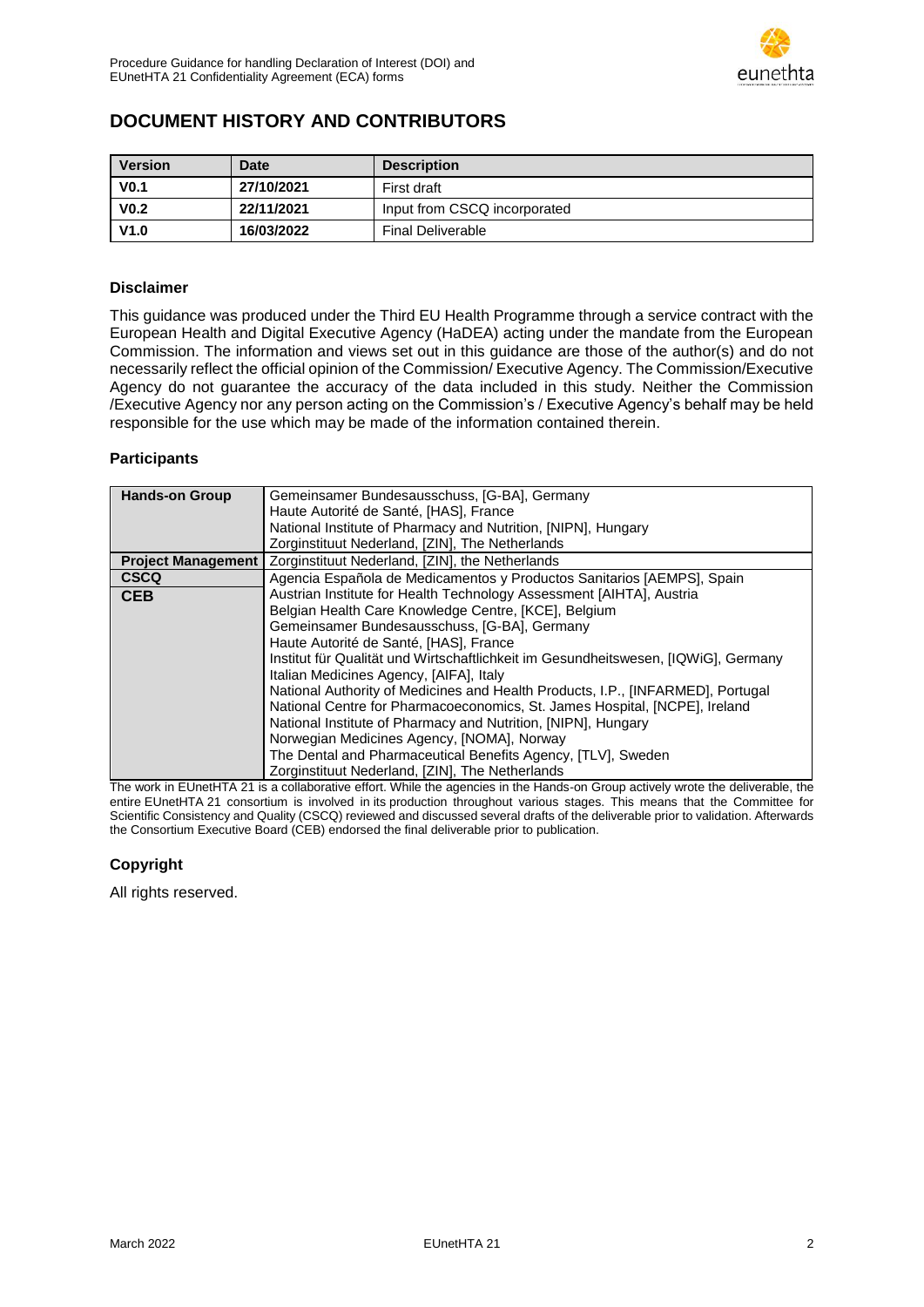

# <span id="page-2-0"></span>**TABLE OF CONTENTS**

| 1            |                                                                                                                                                                               |  |
|--------------|-------------------------------------------------------------------------------------------------------------------------------------------------------------------------------|--|
| $\mathbf{2}$ |                                                                                                                                                                               |  |
| 3            |                                                                                                                                                                               |  |
|              | 3.1 RESPONSIBILITIES OF ANY INDIVIDUAL PARTICIPATING IN JCA/CA OR JSC PRODUCTION, INCLUDING<br>INDIVIDUALS REPRESENTING HTA BODIES PARTICIPATING IN EUNETHTA 21 ACTIVITIES OR |  |
|              |                                                                                                                                                                               |  |
| 4            |                                                                                                                                                                               |  |
|              |                                                                                                                                                                               |  |
|              |                                                                                                                                                                               |  |
| 5            |                                                                                                                                                                               |  |
| 6            |                                                                                                                                                                               |  |
| 7            |                                                                                                                                                                               |  |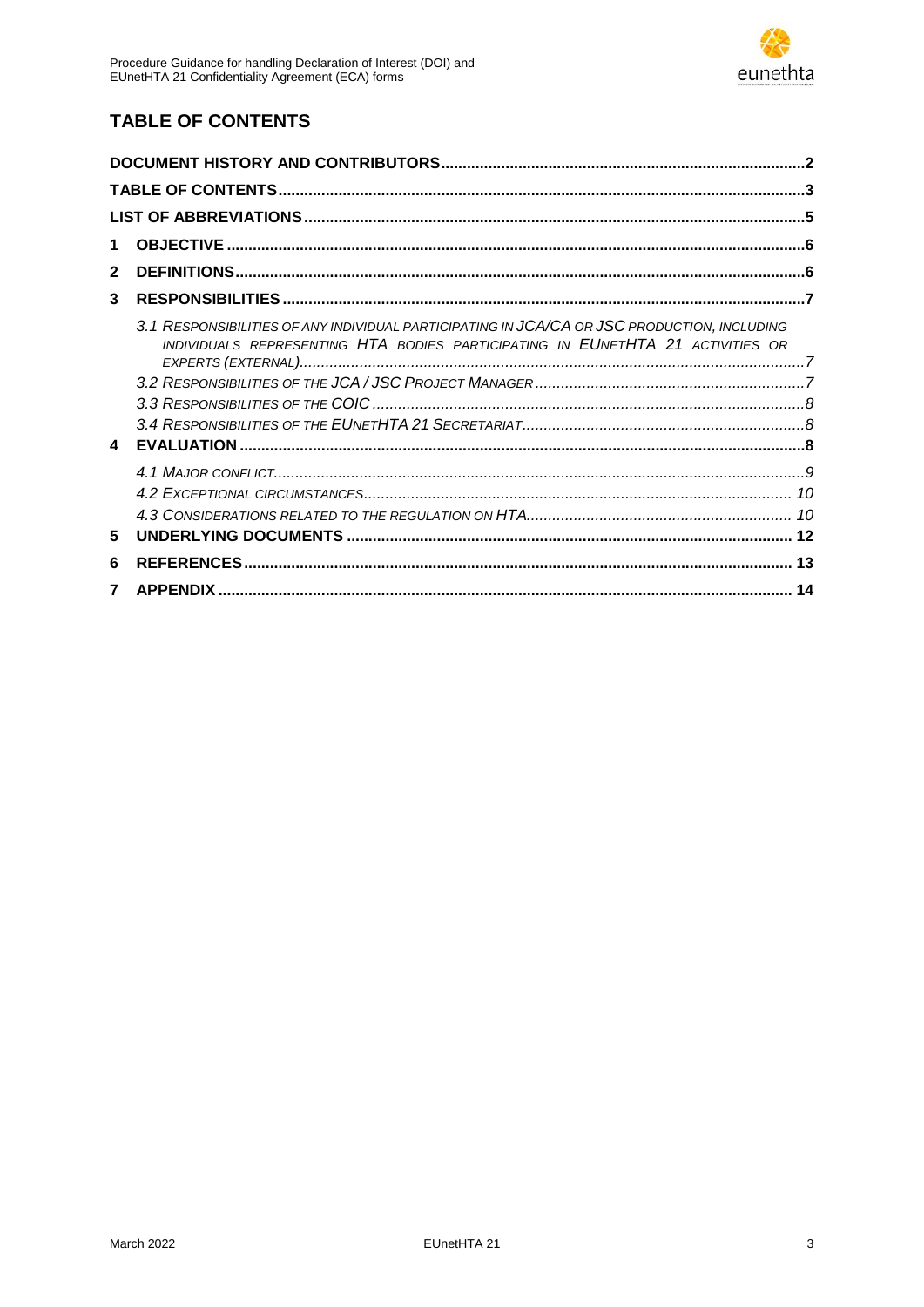

# **LIST OF FIGURES**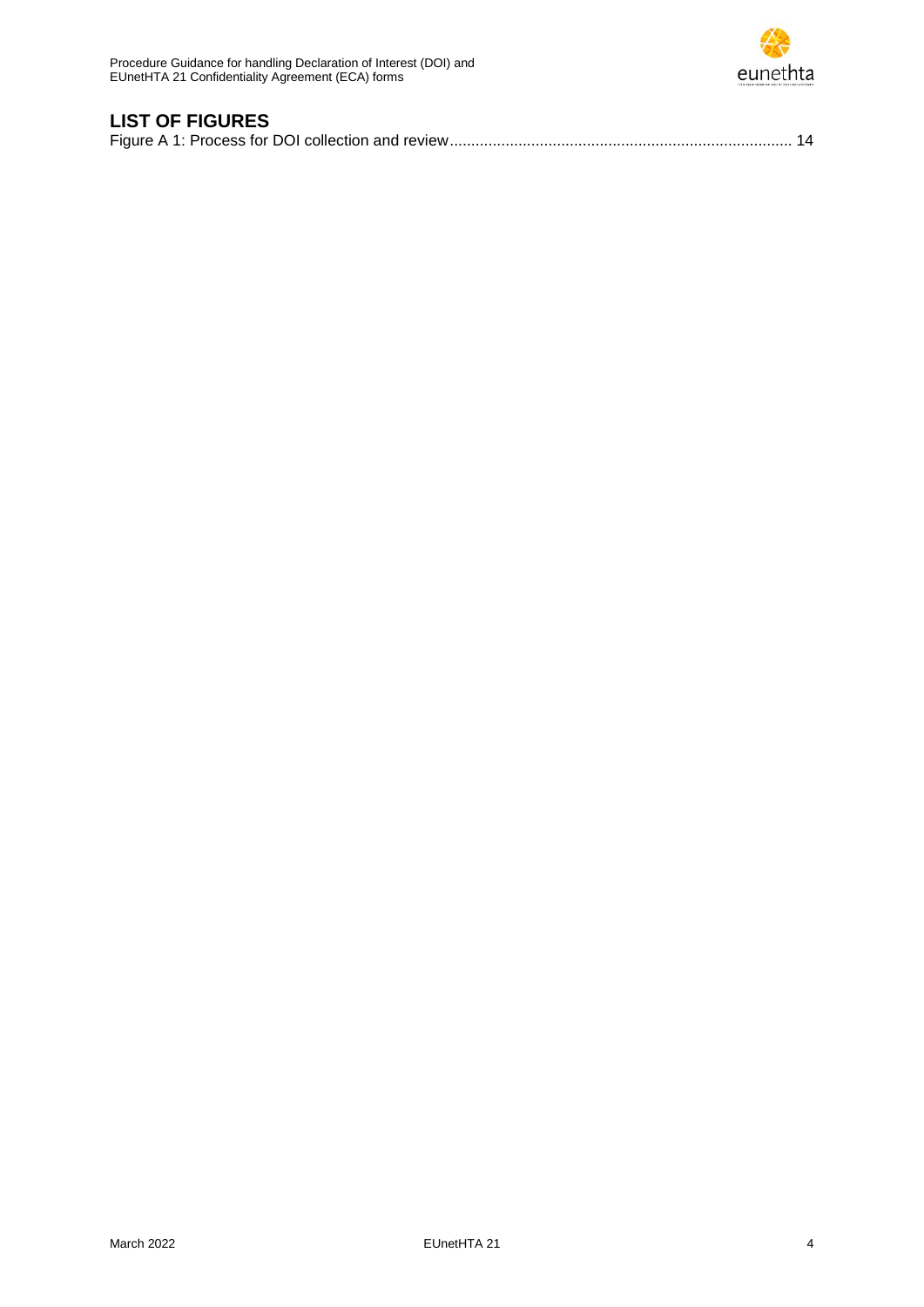

# <span id="page-4-0"></span>**LIST OF ABBREVIATIONS**

| СA          | <b>Collaborative Assessment</b>                  |
|-------------|--------------------------------------------------|
| <b>CHMP</b> | Committee for Medicinal Products for Human Use   |
| <b>COI</b>  | Conflict of Interest                             |
| <b>COIC</b> | <b>Conflict of Interest Committee</b>            |
| CSCQ        | Committee for Scientific Consistency and Quality |
| <b>DOI</b>  | Declaration of Interest                          |
| <b>ECA</b>  | <b>EUnetHTA Confidentiality Agreement</b>        |
| EUnetHTA 21 | European Network of Health Technology Assessment |
| <b>GDPR</b> | <b>General Data Protection Regulation</b>        |
| <b>HCP</b>  | <b>Health Care Professional</b>                  |
| <b>HTA</b>  | <b>Health Technology Assessment</b>              |
| <b>HTAR</b> | HTA Regulation (EU) 2021/2282                    |
| <b>HTD</b>  | <b>Health Technology Developer</b>               |
| <b>JCA</b>  | Joint Clinical Assessment                        |
| <b>JSC</b>  | Joint Scientific Consultation                    |
| <b>PM</b>   | Project Manager                                  |
| <b>SAWP</b> | <b>Scientific Advice Working Party</b>           |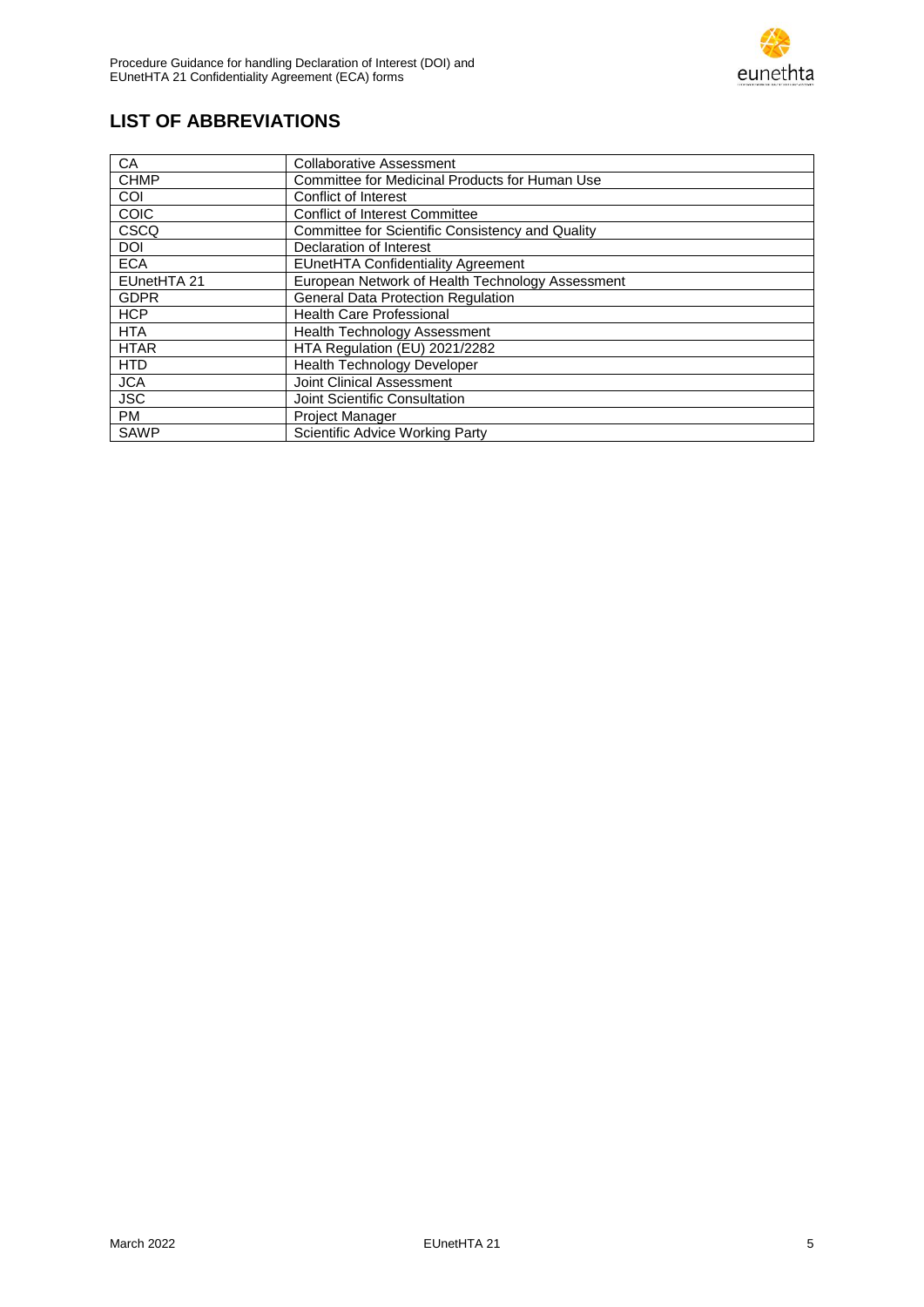

# <span id="page-5-0"></span>**1 OBJECTIVE**

A procedure guidance has been developed during *EUnetHTA Joint Action 3 (JA3)* for transparent description of *EUnetHTA's* processes in handling conflict of interest *(COI)* declared in the EUnetHTA Declaration of Interest (*DOI*) form. The earlier guidance was used throughout the production of assessment reports and Early Dialogues under JA3, although authoring teams experienced that it was challenging to identify clinical experts without a major conflict of interest, especially for (ultra-)rare diseases. Under EUnetHTA 21, its aim is to assist in decision-making on the involvement of individuals in the joint production of Joint Clinical Assessments (JCA), Collaborative Assessments (CA) and Joint Scientific Consultations (JSC) in terms of presence of conflicts based on the assessment of interests declared. This guidance has taken inspiration from the one developed and used in JA3 for JCA/CA and Early Dialogues with the addition of addressing the issue of the involvement of experts with COI in the framework of the evaluation of a technology indicated in rare disease.

This procedure equally applies for individuals representing HTA bodies participating in joint work (internal) and experts (external).

| Assessment team (JCA/CA)<br>JSC team (JSC)              | The individuals representing an HTA body participating in JCA/CA<br>and JSC production.                                                                                                                                                                                                                                                                                                                                         |
|---------------------------------------------------------|---------------------------------------------------------------------------------------------------------------------------------------------------------------------------------------------------------------------------------------------------------------------------------------------------------------------------------------------------------------------------------------------------------------------------------|
|                                                         | For JCA/CA production, the Assessment team consists of<br>Assessors and Co-assessors;                                                                                                                                                                                                                                                                                                                                           |
|                                                         | For JSC production, Assessor and Co-assessors and<br>$\bullet$<br>Participants are assigned to each JSC.                                                                                                                                                                                                                                                                                                                        |
| Conflict of Interest (COI)                              | A situation in which the interests of a participant to joint production<br>are likely or be perceived, by their nature or intensity, to bring into<br>question their independence or impartiality.                                                                                                                                                                                                                              |
| Conflict of Interest Committee (COIC)                   | The COIC is a neutral independent committee that reviews the DOI<br>of all participants of JCA/CA and JSC to assess whether they have<br>any conflict of interest.<br>The COIC consists of minimum three members and has one Chair.                                                                                                                                                                                             |
| Declaration of Interest (DOI) form                      | DOI form for individuals engaging in EUnetHTA 21 activities to<br>provide details on their affiliations, family members, financial<br>interests for review by the COIC.                                                                                                                                                                                                                                                         |
| <b>EUnetHTA Confidentiality Agreement</b><br>(ECA) form | ECA form for individuals engaging in EUnetHTA 21 activities on<br>agreeing on handling confidential information when carrying out joint<br>production.                                                                                                                                                                                                                                                                          |
| EUnetHTA 21 Secretariat                                 | The EUnetHTA 21 Secretariat consists of the ZIN Secretariat as<br>consortium lead, the ZIN JCA Secretariat and the G-BA JSC<br>Secretariat.                                                                                                                                                                                                                                                                                     |
| Expert (external)                                       | An individual who is not technical staff of an HTA body involved in<br>the joint production, e.g. including but not limited to the following:<br>health care professional (HCP), academics, epidemiologist,<br>economist, patient, patient representative, consumers, citizens etc.<br>Individuals involved on behalf of HTDs for the specific JCA/CA or<br>JSC in these lines of expertise do not qualify as external experts. |
| <b>JCA/CA Assessor / JSC Assessor</b>                   | An individual representing an HTA body participating in a JCA/CA or<br>JSC production and responsible for undertaking a single (or set of)<br>task(s), and for the quality and timing of the task(s);                                                                                                                                                                                                                           |
| JCA Project Manager / JSC Project<br>Manager            | A JCA project manager is a person at the JCA Secretariat<br>responsible for coordinating JCA or CA.<br>A JSC Project Manager is a person at the JSC Secretariat<br>responsible for coordinating JSC.                                                                                                                                                                                                                            |
| Joint production                                        | Jointly produced JCA/CA, JSC, or other joint production, which<br>require management of COI.                                                                                                                                                                                                                                                                                                                                    |

### <span id="page-5-1"></span>**2 DEFINITIONS**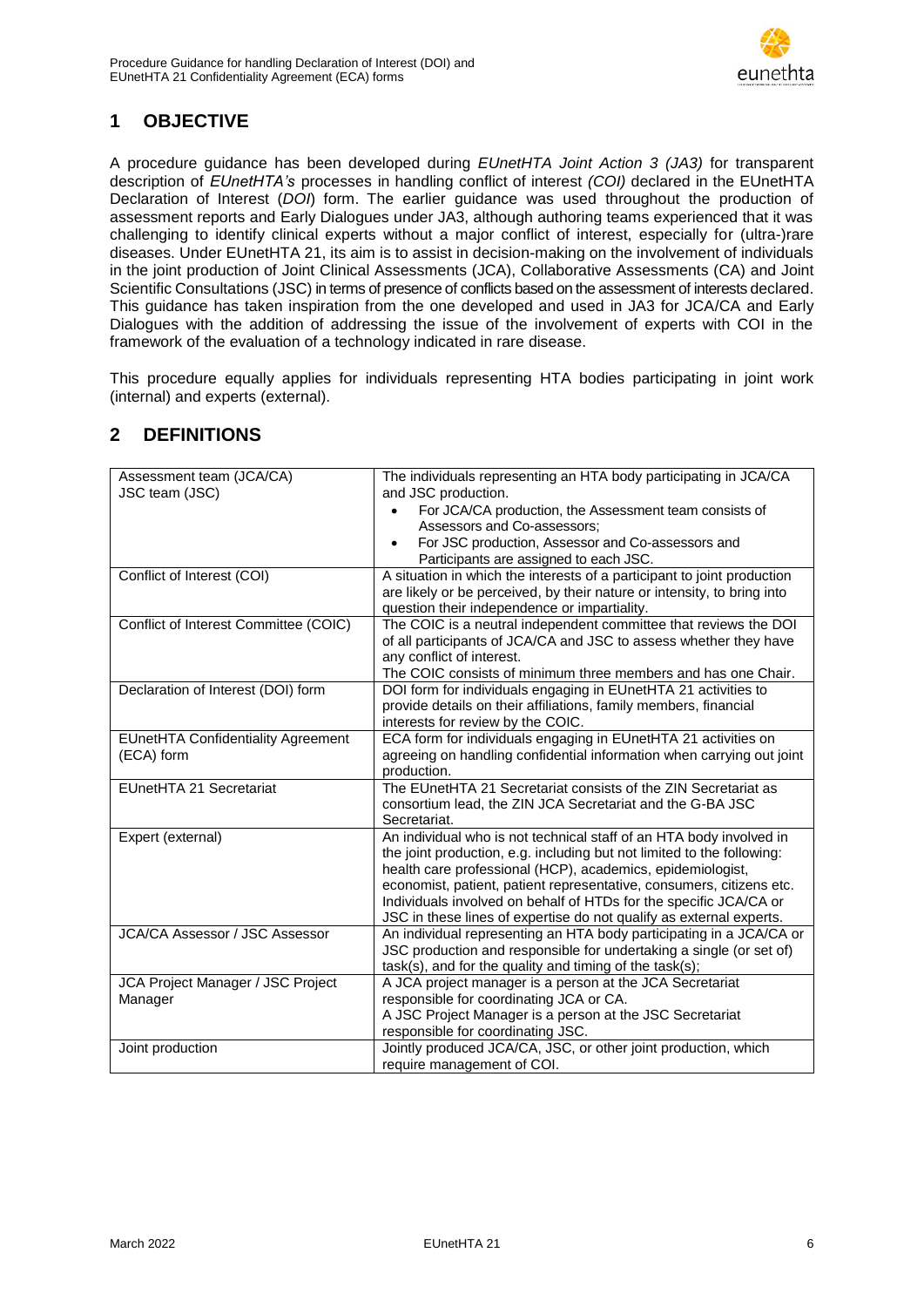

## <span id="page-6-0"></span>**3 RESPONSIBILITIES**

### <span id="page-6-1"></span>*3.1 Responsibilities of any individual participating in JCA/CA or JSC production, including individuals representing HTA bodies participating in EUnetHTA 21 activities or experts (external)*

- Filling out, signing and returning the DOI/ECA form to reflect his/her actual or past situation to the best of his/her knowledge and belief in its full completeness. The completed and digitally signed or a signed and scanned DOI/ECA form must be sent to the Project Manager within the timeline given (two weeks prior to the commencement of any specific task). Any individual not returning his/her DOI/ECA form on time cannot be involved in the task, until the DOI/ECA form has been subsequently submitted and evaluated. The DOI/ECA form should be completed in sufficient detail to enable the evaluation and the decision upon the inclusion or exclusion of the individual for the task. In case of clarifying questions from the Project Manager, the individual is required to provide requested information in the given timeframe if they would like to participate in the giventask;
- Promptly notifying the Project Manager about any additional interests he/she acquires during the period of the joint production by completing a new DOI form detailing the changes;
- Update their DOI form at least once every 12 months as long as JCA/CA or JSC production is ongoing.

### <span id="page-6-2"></span>*3.2 Responsibilities of the JCA / JSC Project Manager*

- The JCA Project Manager responsible for coordinating JCA or CA. The JSC Project Manager is responsible for coordinating JSC;
- Defining the context of the task: the sources of the actual conflicts, based on the technology under assessment, potential comparator(s), or a relevant technology under development and indication(s) considered within a task. For joint work, the JCA / JSC Project Manager defines the context of the task based on the information provided by the applicant;
- Consulting EUnetHTA 21 Secretariat and the DOI database about the existence and/or status (valid (i.e. updated within the last 12 months) or not) of DOI forms, prior to requesting the individual to complete them (to avoid requesting individuals to complete the forms repeatedly);
- Providing the DOI/ECA forms to any individual invited to be involved in the task prior to commencement of any work in specific projects. The completed forms should be returned two weeks prior to the commencement of any specific task to the JCA/ JSC Project Manager, otherwise the individual cannot be involved in the task;
- Reviewing the DOI forms to evaluate if the information provided is complete (formal evaluation);

*Note: DOI form should be filled in with sufficient detail. At the Project Manager's discretion or upon request from the COIC, the individual may be contacted via the dedicated Project Manager in order to clarify missing or incorrect information. Clarifying information should be focused on the nature of the information provided to enable further evaluation of the presence of conflict of interest.*

 Securing the collection of expert's background based on the information asked in the DOI form (i.e. expertise in the field related to the task, potential involvement in trials, any membership in associations, etc.). The Project Manager can perform complementary research on data provided by the expert in order to support the COIC in its interpretation of the expert's declared interests. Should the Project Manager find additional relevant information to that declared on the DOI form, this information may be used in the evaluation of the COIC;

*Note: The Project Manager does not have any responsibility if a potential COI is identified following the complementary research.*

 Uploading the DOI/ECA forms (including related annex(es) and supporting documents if applicable) to the DOI database;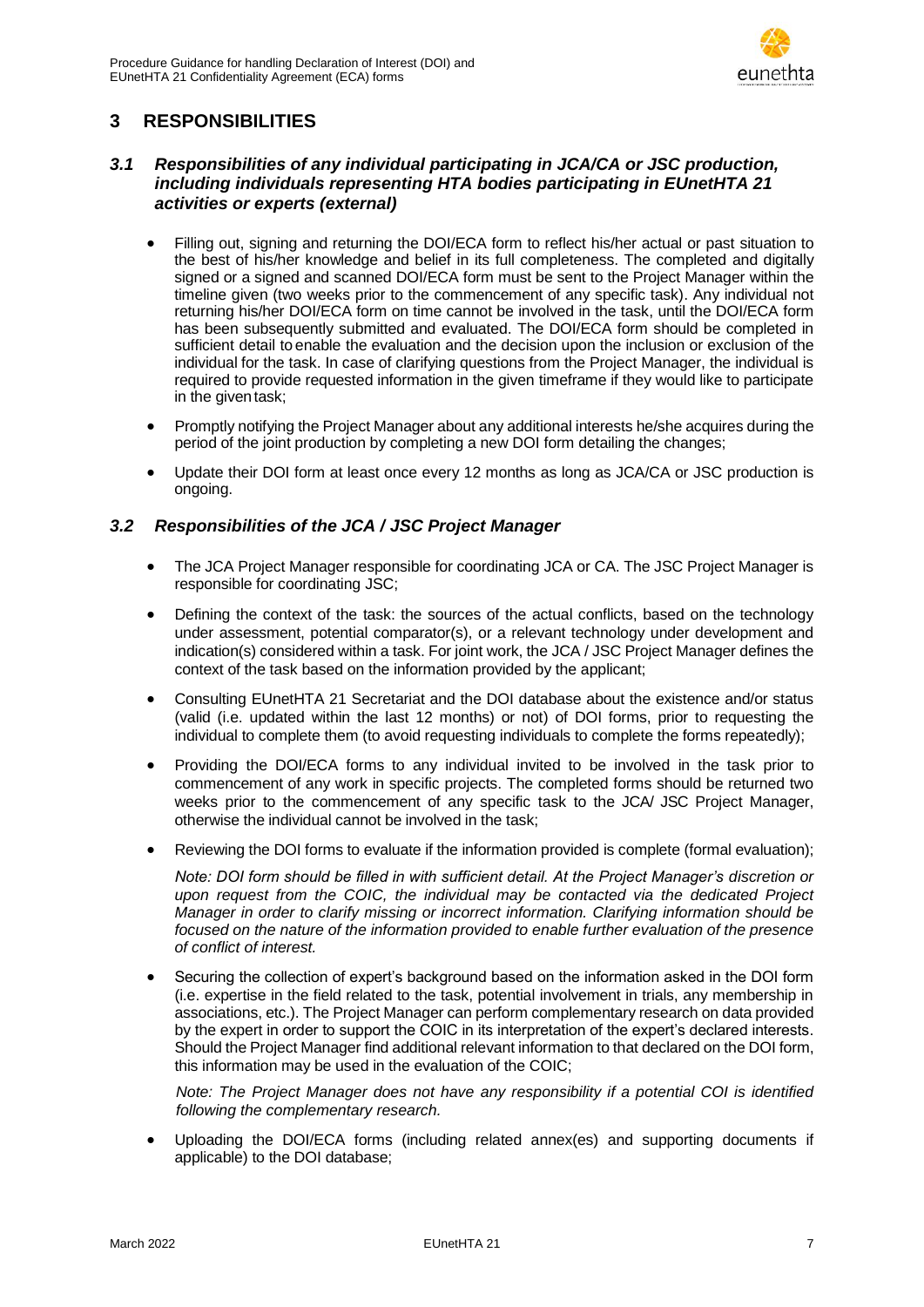

- Sharing the DOI forms (including related annex(es) and supporting documents if applicable) with the COIC for review*,* in case an interest is declared;
- Contacting the individual upon the COIC having follow up questions or an identified COI;
- Sharing the decision of the COIC with the JCA/CA Assessment Team, JSC Team member or expert in question.
- Deletion of DOI forms after the completion of one's involvement at the request of the person who does not wish to further participate in EUnetHTA 21 activities in the future . Although DOI forms are to be kept for the full duration of EUnetHTA 21, the timing of the deletion under the HTA R is to be decided.

### <span id="page-7-0"></span>*3.3 Responsibilities of the COIC*

 Evaluation of the presence of potential COI according to the procedure described in section "4. [Evaluation"](#page-7-2) within 10 working days of receiving the DOI form in its full completeness. Based on the DOI form (including related annex and supporting documents if applicable) the COIC takes a decision on the inclusion or exclusion of an individual;

*Note: The evaluations will be conducted specifically for the task for which the individual has been requested to be involved. Thus, the decision of the COIC concerning the involvement of an individual is valid solely for the requested task.*

 Sharing the decision together with a short summary of the analysis in writing with the dedicated Project Manager. In case of follow up questions or identified COI, the individual is then being contacted by the Project Manager.

### <span id="page-7-1"></span>*3.4 Responsibilities of the EUnetHTA 21 Secretariat*

- Creating and maintaining a database for the completed DOI/ECA forms including an overview of the interest that has been declared and a summary of the COIC analysis for the individual. This database is only accessible to a limited number of individuals within EUnetHTA 21 (see [https://eunethta.eu/doi/\)](https://eunethta.eu/doi/);
- Informing the relevant individual one month prior to the expiration date of the DOI form to update his/her DOI form, in case the replace assessment by production is still ongoing. The DOI form is valid for 1 year based on the signature date of the individual.

# <span id="page-7-2"></span>**4 EVALUATION**

In order to reduce the administrative workload of engaging in EUnetHTA activities at the start of EUnetHTA 21 operations, consortium partners will only be required to provide DOI/ECA forms prior to any engagement in a JCA/CA or JSC production activities. The COIC will evaluate these forms taking into account the rules necessary for all. For other activities than JCA/CA or JSC production, it is assumed that all individuals engaged on a specific dossier have explicitly declared any potential COI to the respective consortium partner employing them, regardless of the actual employment status (i.e. full-time employee or subcontractor).

The COIC evaluates the presence of any potential COI declared in the DOI form to decide upon the inclusion or exclusion of an individual with regard to the task. The COIC takes responsibility for ensuring that the DOI procedure is properly followed and implemented. In case of potential interests that were not declared by the individual, but become visible during the evaluation process, the respective individual cannot participate in the given task. When there is a later identified COI, in case there is a participant with the same role, this participant could review the contribution from the individual with the COI and check its validity. For transparency, the contribution of the expert with COI should be stated clearly in the final joint production with detailed information on their input to ensure that those who later read the evaluation are able to do so in light of this information.

To ensure that the data collected through DOI and ECA forms are handled in a lawful manner, compliance to General Data Protection Regulation (GDPR) [\(1\)](#page-12-1) is essential. Data providers are informed upon their rights and asked to express their explicit consent to that the data holder, Zorginstituut Nederland as part of EUnetHTA 21 handling their data throughout the COI assessment according to the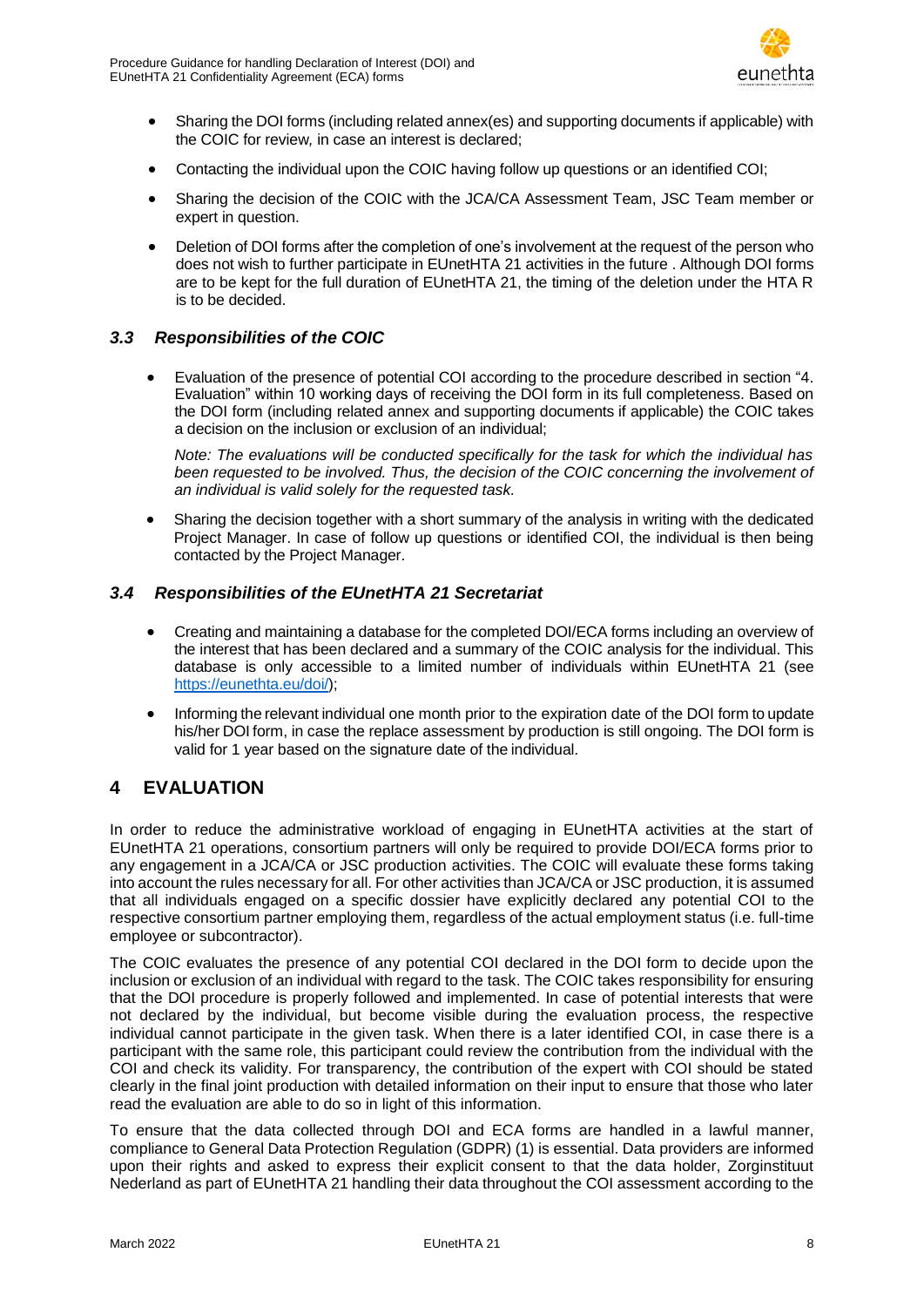

terms of use (see [https://www.eunethta.eu/terms-of-use/\)](https://www.eunethta.eu/terms-of-use/). The data provided by filling out these forms are therefore handled under Article 6 [\(1\)](#page-12-1) (a) and has the rights under Articles 15-21 of the GDPR [\(1\)](#page-12-1). Individuals need to express their explicit consent to Zorginstituut Nederland as part of EUnetHTA 21 handling their data for the purposes of COI assessment; otherwise, the individual cannot be involved in the task.

Upon uploading the data collected through DOI forms to the DOI Database, the provided data will also be made available for all members of EUnetHTA 21 consortium, in order to enable partners that have HTA implementing authority, for the purpose of reviewing the provided information against national provisions that need to be taken into consideration additionally to the guidelines and assessment of the EUnetHTA 21 COIC. Findings by these partners must be shared with the EUnetHTA 21 COIC by a fixed deadline to be included in the deliberations of the EUnetHTA 21 COIC.

The decision on the inclusion or exclusion of an individual for the task is taken by the COIC following the evaluation. The COIC consists of the EUnetHTA 21 Secretariat, one representative of the JCA/CA Secretariat, one representative of the JSC Secretariat, and the chair of the COIC. COIC members themselves should not be directly involved in the specific task, but a member can assess other individual participants even in activities where their own organisation participates. The representatives of the JCA/CA Secretariat or JSC Secretariat may consult the assessment team prior to the decision.

In total, there are three votes (JCA/CA Secretariat, JSC Secretariat and the chair of the COIC) and a decision is made by a majority vote.

A potential COI occurs when an individual provides at least one statement other than 'no' as an answer to the questions from 2.1-3. (Employment with a company/institution; Consultancy; Strategic Advisory Role) in the DOI form. Also the section 1.1. (Current activities) is critically checked as this might give rise to potential conflicts of interest.

Once a potential COI is found, the COIC has to assess whether this is considered a major COI and could lead to exclusion of the individual from the task.

#### <span id="page-8-0"></span>*4.1 Major conflict*

The following actual or past situations lead to the exclusion of the individual from the task (there may be exceptions):

1. Principal investigator of a study, or contributing considerably to the design of a study (industrysponsored) which is aimed at evaluating the technology under assessment, a comparator, or a relevant technology under development;

*Note: For JCA/CA production, this relates to studies that are included, especially in either the effectiveness or safety domain of the assessment.*

- 2. Provision of paid or unpaid advisory or consultancy services within the last 3 years (e.g., participation on an industry-sponsored board (i.e. advisory or other)) related to the technology under assessment, a comparator, or a relevant technology under development;
- 3. Employment at a company producing the technology under assessment, a comparator, or a relevant technology under development within the last 3 years; employment at a consultancy or contract research organisation providing services related to the technology under assessment, a comparator, or a relevant technology under development; or employment by relevant lobby group within the last 3 years;
- 4. Being current member of an association (patient or HCP or technological/ methodological organization (i.e., association)) funded mainly by the industry (>40 % of association budget);
- 5. Currently receiving funds for research activities related specifically to the technology under assessment, a comparator, or a relevant technology under development;

*Note: Funds may come from companies or from relevant lobby groups and can include research group/laboratories funded by industry or relevant lobby groups.*

6. Having a current financial interest, or had a financial interest within the last 3 years (e.g. ownership by holding shares, stocks or the like) in the company producing the technology under assessment, a potential comparator, or a relevant technology under development or a financial interest in industrial sector funds;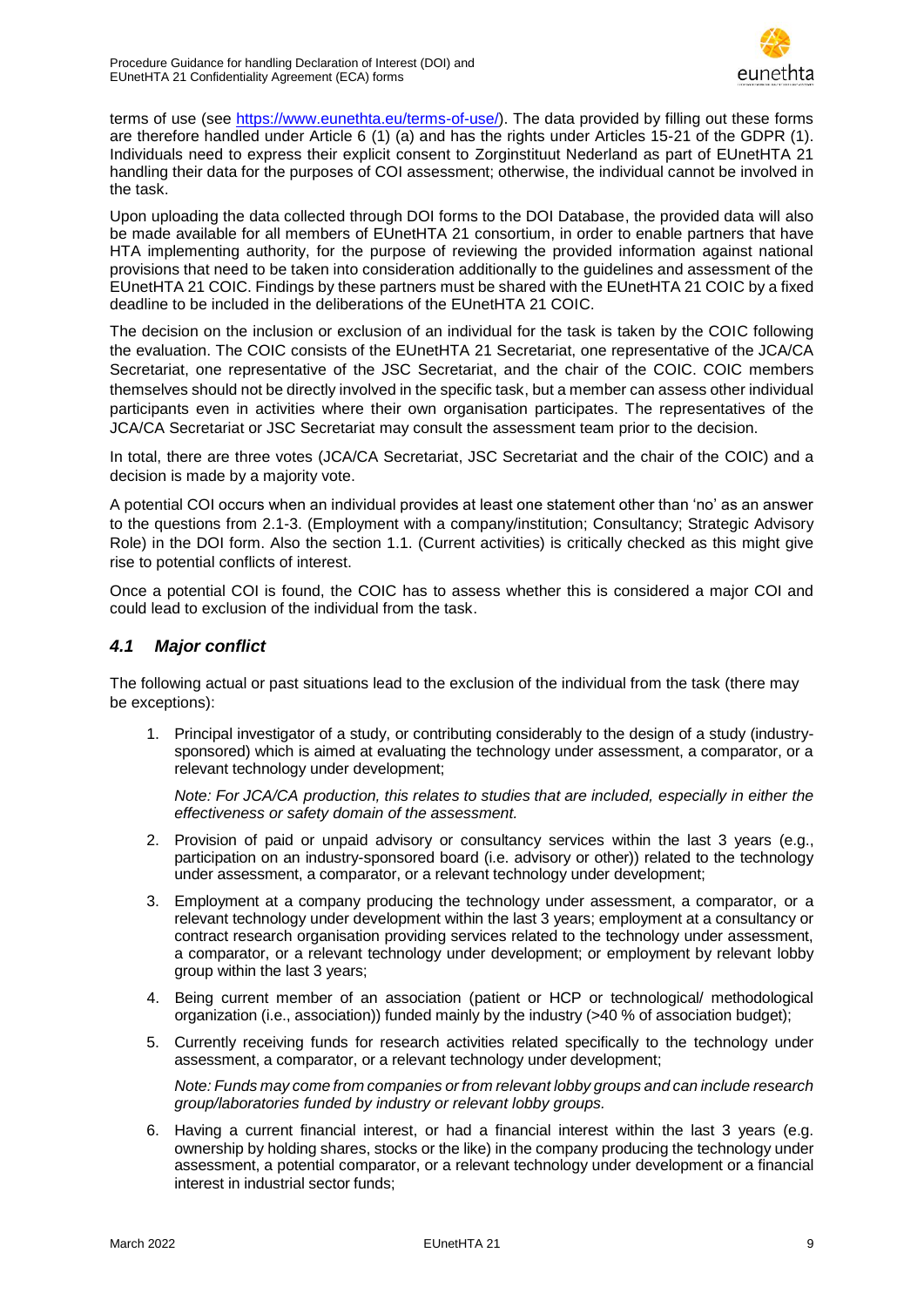

- 7. Covering/subsidising travel costs including feewaivers or paying a honorarium (two or more by the same company within the last 3 years), for delivering a presentation on a topic specific to the technology under assessment, a comparator, a relevant technology under development (e.g. targeting same indication) or for attending conferences/meetings sponsored by only one company producing either the technology under assessment, a comparator, or a relevant technology under development;
- 8. Being an active participant (e.g. clinical expert, rapporteur or co-rapporteur) in Scientific Advice Working Party (SAWP); or Committee for Medicinal Products for Human Use (CHMP) or other committees of the European Medicines Agency and in the Assessment teams at the same time for the same product in the same indication.

This list is not exhaustive and does not prevent consideration of other potential conflicts of interest. Interests related to family and household members will be assessed on a case-by-case basis using the same time frame as specified in the DOI form.

### <span id="page-9-0"></span>*4.2 Exceptional circumstances*

Under exceptional circumstances (e.g., lack of available experts without COI for a rare/ultra- rare disease), EUnetHTA 21 may still seek the expert opinion of an individual with an existing COI if this expert has unique skills and no other expert (with at least the same level of competency and without COI) can be identified, despite having contacted multiple experts. Although a COI either way, it should be evaluated if the COI is balanced between a number of companies/institutions and whether it is product-specific. The Assessment team should be informed that the expert involved in the procedure has links to the industry and that is within the framework of an exception to the COI rules. In cases where the COI is directly linked to a competitor, the expert shall not have access to any document requiring confidentiality and should only give advice on a predefined set of questions posed by the Assessment team.

The exceptional circumstances and the reasons for the decision should be well documented by COIC and communicated in detail to the Project Manager, HOG of the JCA or JSC, Committee for Scientific Consistency and Quality (CSCQ) and Consortium Executive Board (CEB). The exceptional circumstances and the reasons for decision should be also documented in the JCA/CA or JSC reports, with the respective individual agreeing to this information to be included. If the individual does not agree to the inclusion of this information, he/she will not be able to participate in JCA/CA or JSC production. For transparency, the contribution of the expert with COI should be stated clearly in the final joint production with detailed information on their input to ensure that those who later read the evaluation are able to do so in light of this information.

All decisions of involving a clinical expert in JCA/CA or JSC production are made on a case-by-case basis and depend on the exact context of the assessment.

### <span id="page-9-1"></span>*4.3 Considerations related to the regulation on HTA*

#### **4.3.1 Publication of the DOI form**

The HTA Regulation (HTAR) [\(2\)](#page-12-2) generally states that information on COI need to be made publicly available. However, at this current stage and under the limitation of the service contract the Secretariat cannot publish the DOI forms on the EUnetHTA 21 consortium website. Notwithstanding and in order to enable consortium members to prepare for the implementation of the HTAR and carry out necessary legal updates to the contracts of experts engaging in JCA/CA or JSC production, this guidance, the common practice from the EMA [\(3\)](#page-12-3) as well as the European Commission [\(4\)](#page-12-4) will be taken into account to prepare the implementation of the HTAR at a later stage.

#### **4.3.2 Selection of assessor and co-assessor**

The HTAR also expects the assessor and co-assessor to be different to those who participated in the JSC on behalf of the Coordination Group. However, for JCA/CA production under EUnetHTA 21, if the necessary specific expertise is otherwise not available, the same assessor or co-assessor, or both, involved in the JSC may be appointed. The detailed criteria for selecting the assessor and co-assessor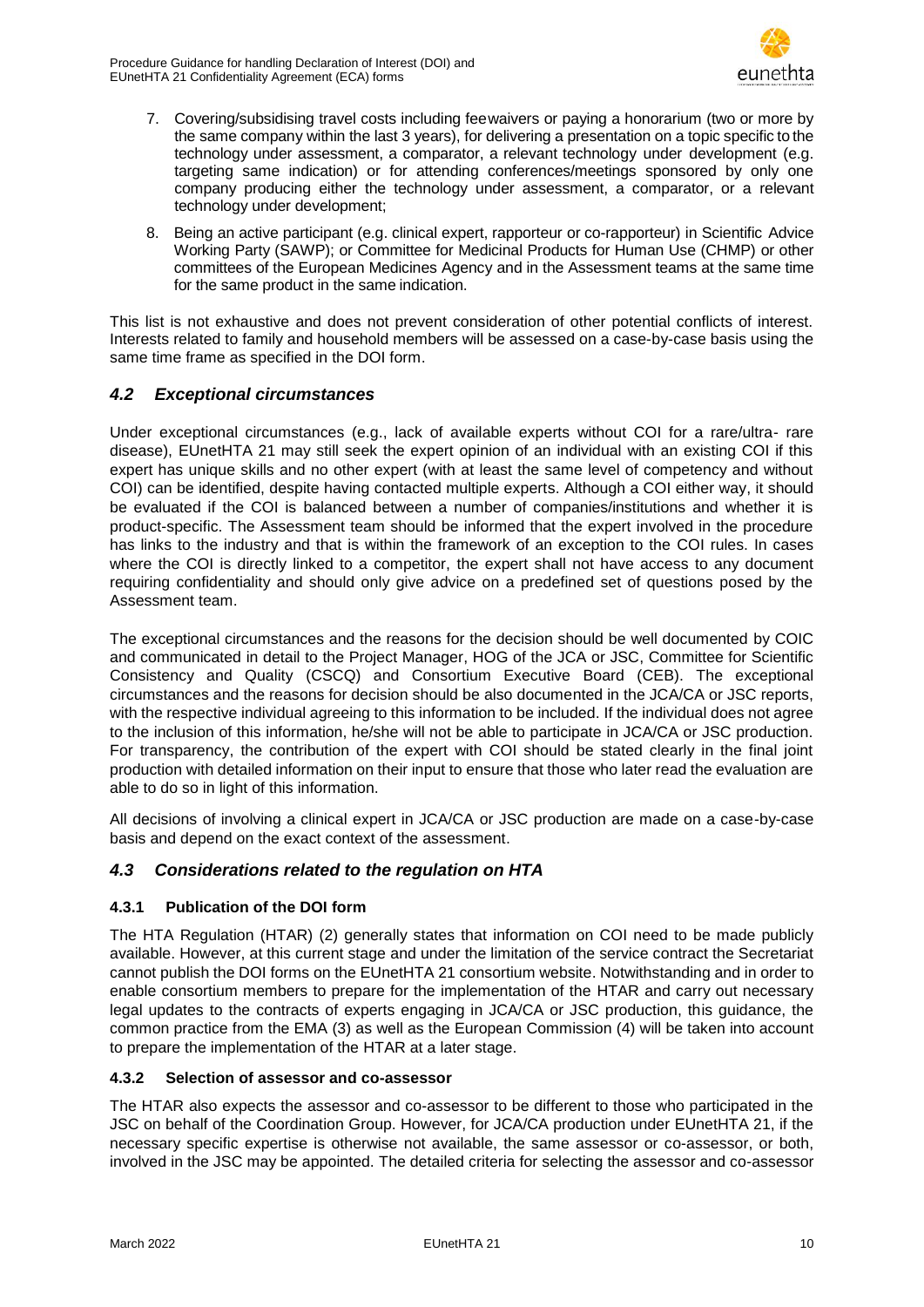

will be described in a separate guidance titled Procedural Guidelines for appointing assessors and coassessors.

Although this procedure aims to provide a comprehensive framework to COI assessment, the further development of the current guidance should enable capturing the relevant experience of agencies of the European Union. The possibility of updates to reflect the adaptation of procedure would also help ensuring the inclusiveness in the EUnetHTA 21 activities while increasing the quality of the guidance.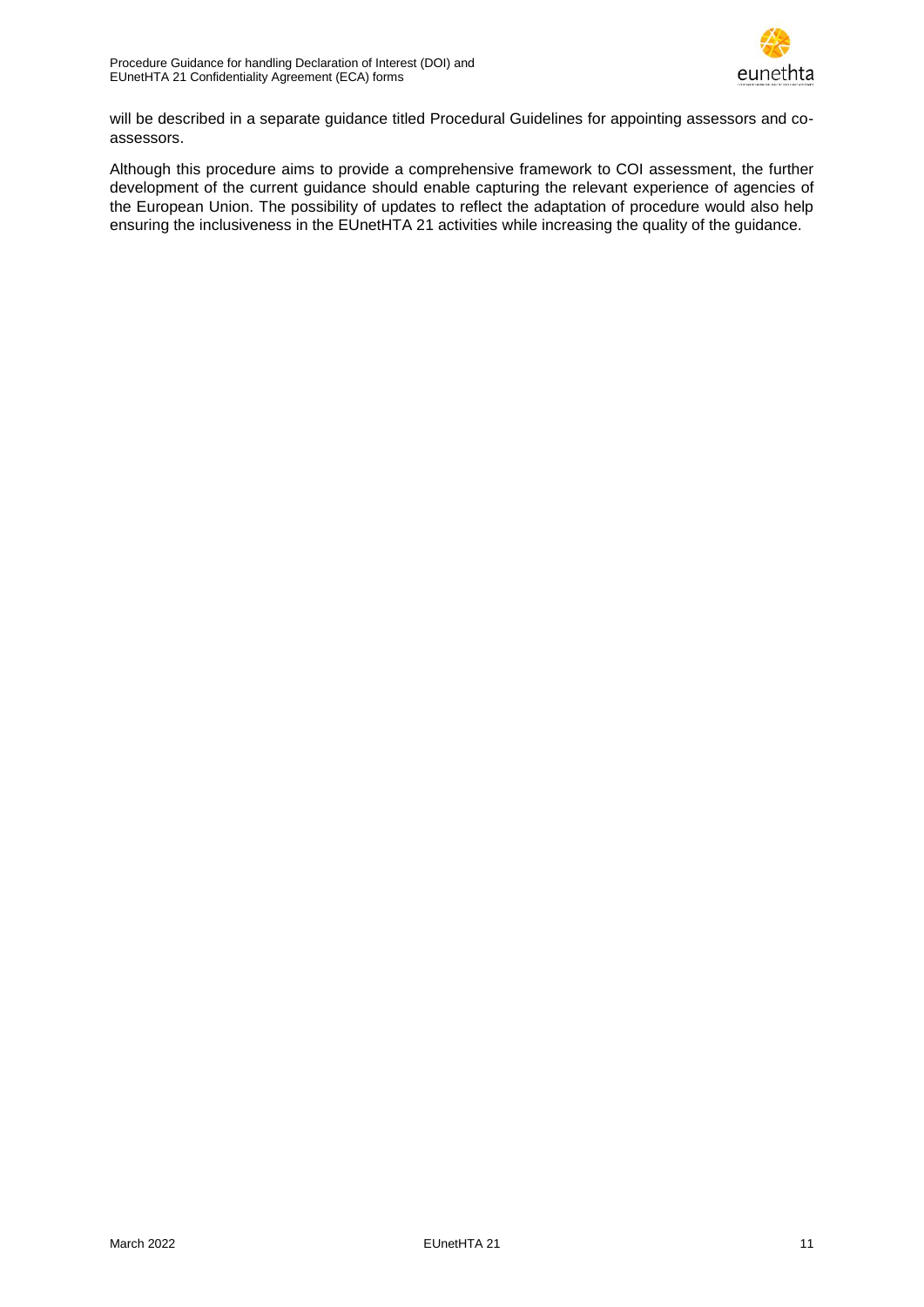

## <span id="page-11-0"></span>**5 UNDERLYING DOCUMENTS**

The preparation of this procedure involved the following main documents:

- EUnetHTA JA2 Declaration of Interest and Confidentiality Understating-FINAL STATEMENT ON TERMS OF PARTICIPATION AND EXTERNAL ACTIVITIES OF EXPERTS (potential conflict of interest and confidentiality undertaking), 20140502 (as endorsed by Plenary Assembly, Madrid, 2014.04.10);
- EUnetHTA Standard Operating Procedures (SOP) Manual, EUnetHTA Joint Action2; 2012-15; Developed by the EUnetHTA Secretariat July 2013; Amended and approved April 2014;
- EUnetHTA Procedure Guidance for handling Declaration of Interest (DOI) and EUnetHTA Confidentiality Agreement (ECA) forms, version 1.2, EUnetHTA Joint Action 3. Amended and approved May 2021;
- Guidelines on the prevention and management of conflicts of interest inEU decentralised agencies, 10 December 2013;
- The European Medicines Agency Code of Conduct, EMA/385894/2012, 16 June 2016. Available at: [https://www.ema.europa.eu/en/documents/other/european-medicines-agency](https://www.ema.europa.eu/en/documents/other/european-medicines-agency-code-conduct_en.pdf)[code-conduct\\_en.pdf](https://www.ema.europa.eu/en/documents/other/european-medicines-agency-code-conduct_en.pdf)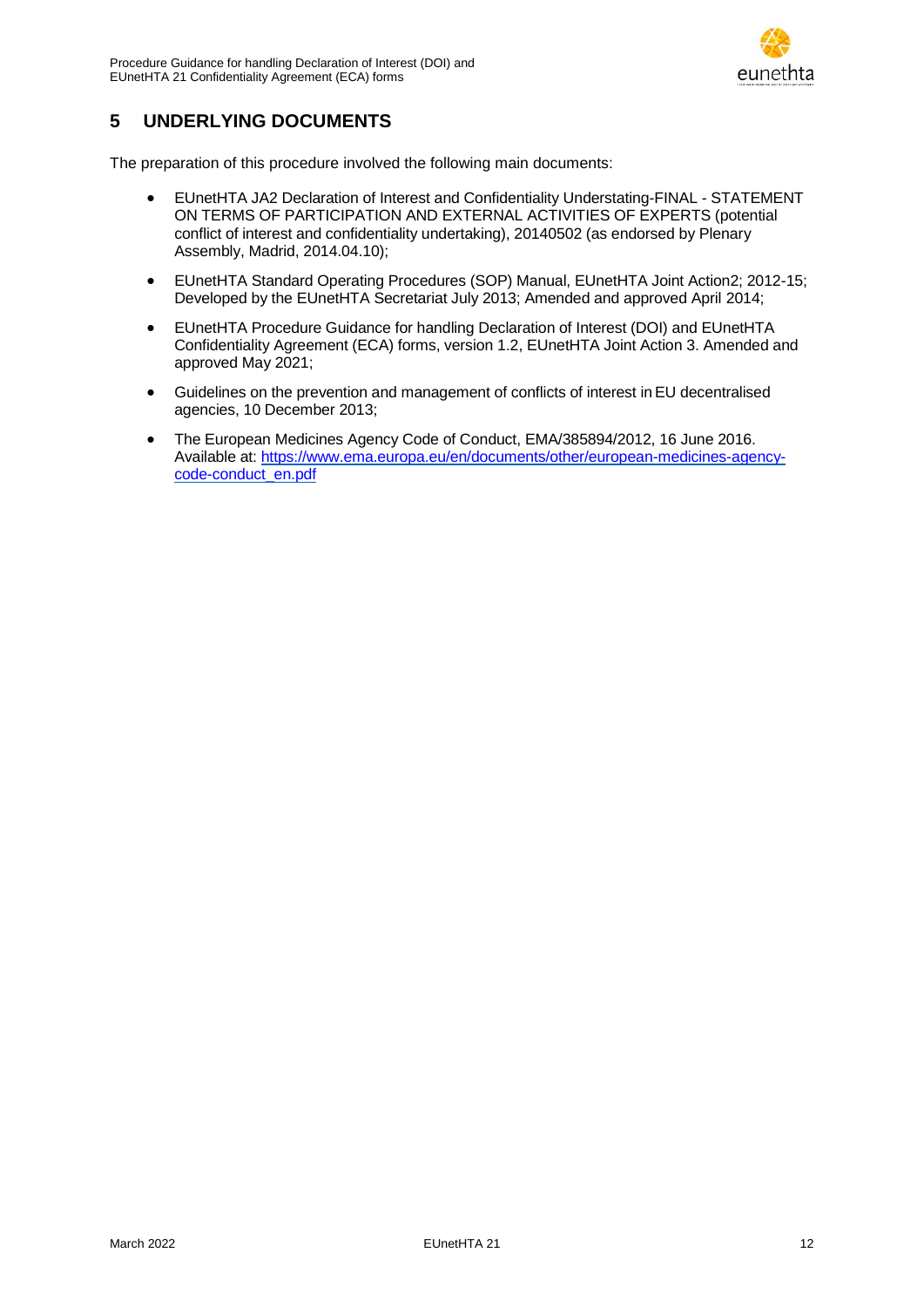

# <span id="page-12-0"></span>**6 REFERENCES**

<span id="page-12-1"></span>1. Regulation (EU) 2016/679 (General Data Protection Regulation) [Available from: [https://eur](https://eur-lex.europa.eu/legal-content/EN/TXT/PDF/?uri=CELEX:32016R0679)[lex.europa.eu/legal-content/EN/TXT/PDF/?uri=CELEX:32016R0679.](https://eur-lex.europa.eu/legal-content/EN/TXT/PDF/?uri=CELEX:32016R0679)<br>2. Regulation (EU) 2021/2282 (Health Technology Assessm

<span id="page-12-2"></span>Regulation (EU) 2021/2282 (Health Technology Assessment) [Available from: [https://eur](https://eur-lex.europa.eu/legal-content/EN/TXT/HTML/?uri=CELEX:32021R2282)[lex.europa.eu/legal-content/EN/TXT/HTML/?uri=CELEX:32021R2282.](https://eur-lex.europa.eu/legal-content/EN/TXT/HTML/?uri=CELEX:32021R2282)

<span id="page-12-3"></span>3. Agency; EM. Policy on the handling of competing interests of scientific committees' members and experts. POLICY/0044. [Available from: [https://www.ema.europa.eu/en/documents/other/policy-](https://www.ema.europa.eu/en/documents/other/policy-44-european-medicines-agency-policy-handling-competing-interests-scientific-committees_en-0.pdf)[44-european-medicines-agency-policy-handling-competing-interests-scientific-committees\\_en-0.pdf](https://www.ema.europa.eu/en/documents/other/policy-44-european-medicines-agency-policy-handling-competing-interests-scientific-committees_en-0.pdf)

<span id="page-12-4"></span>4. Commission Notice Guidance on the avoidance and management of conflicts of interest under the Financial Regulation 2021/C 121/01. [Available from: [https://eur-lex.europa.eu/legal](https://eur-lex.europa.eu/legal-content/EN/TXT/?uri=uriserv%3AOJ.C_.2021.121.01.0001.01.ENG)[content/EN/TXT/?uri=uriserv%3AOJ.C\\_.2021.121.01.0001.01.ENG.](https://eur-lex.europa.eu/legal-content/EN/TXT/?uri=uriserv%3AOJ.C_.2021.121.01.0001.01.ENG)